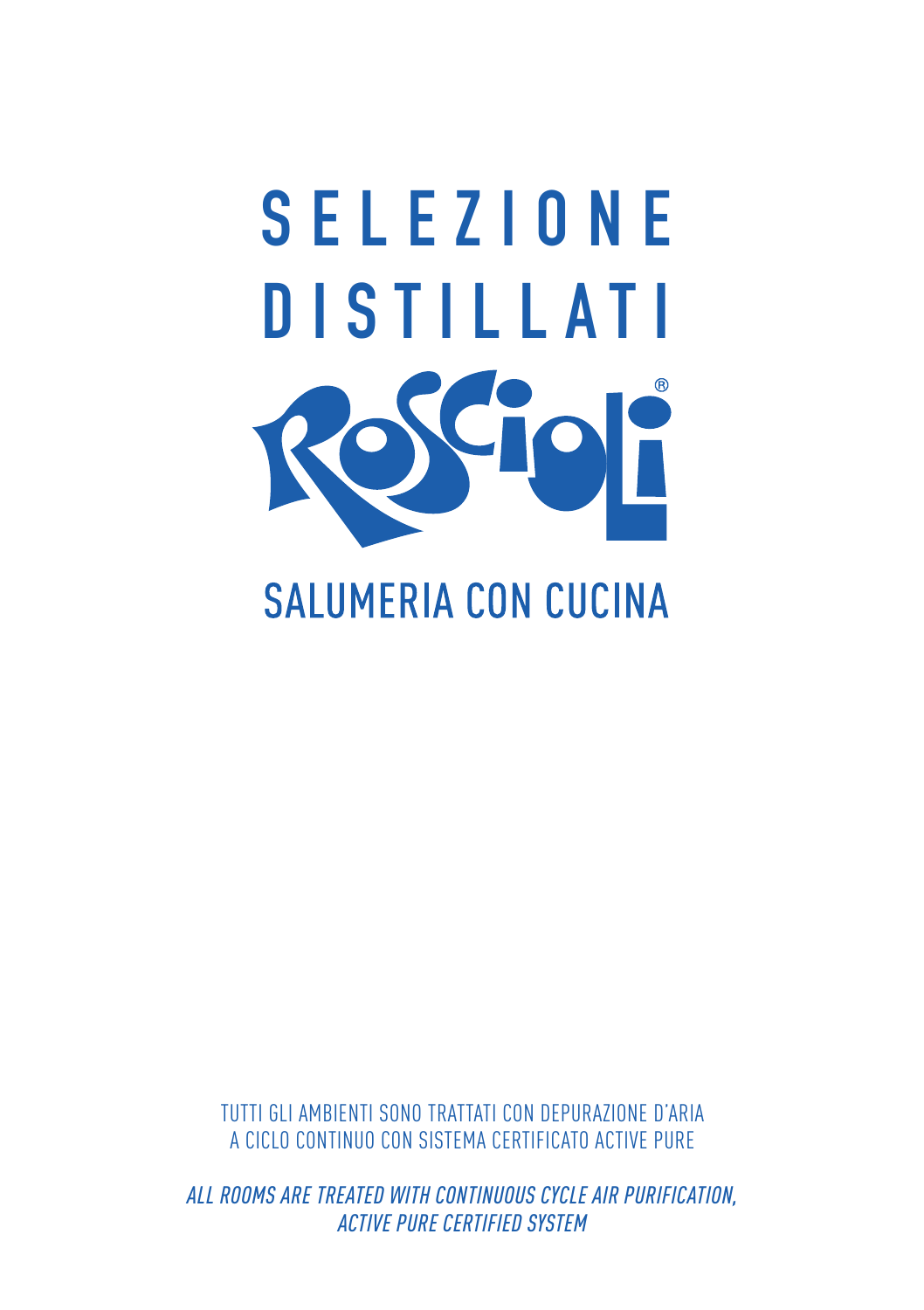

## **DISTILLATI PER NOI DAL MAESTRO GIANNI VITTORIO CAPOVILLA**



**CLANDESTINA 13,00** DISTILLATO DI UVE SELEZIONATE 41% (BIANCA)



**LEGGIADRA 13,00** GRAPPA DI MARZEMINO 43% (BIANCA)



**RIBELLE 15,00** DISTILLATO DI VINO 42% (AMBRATA)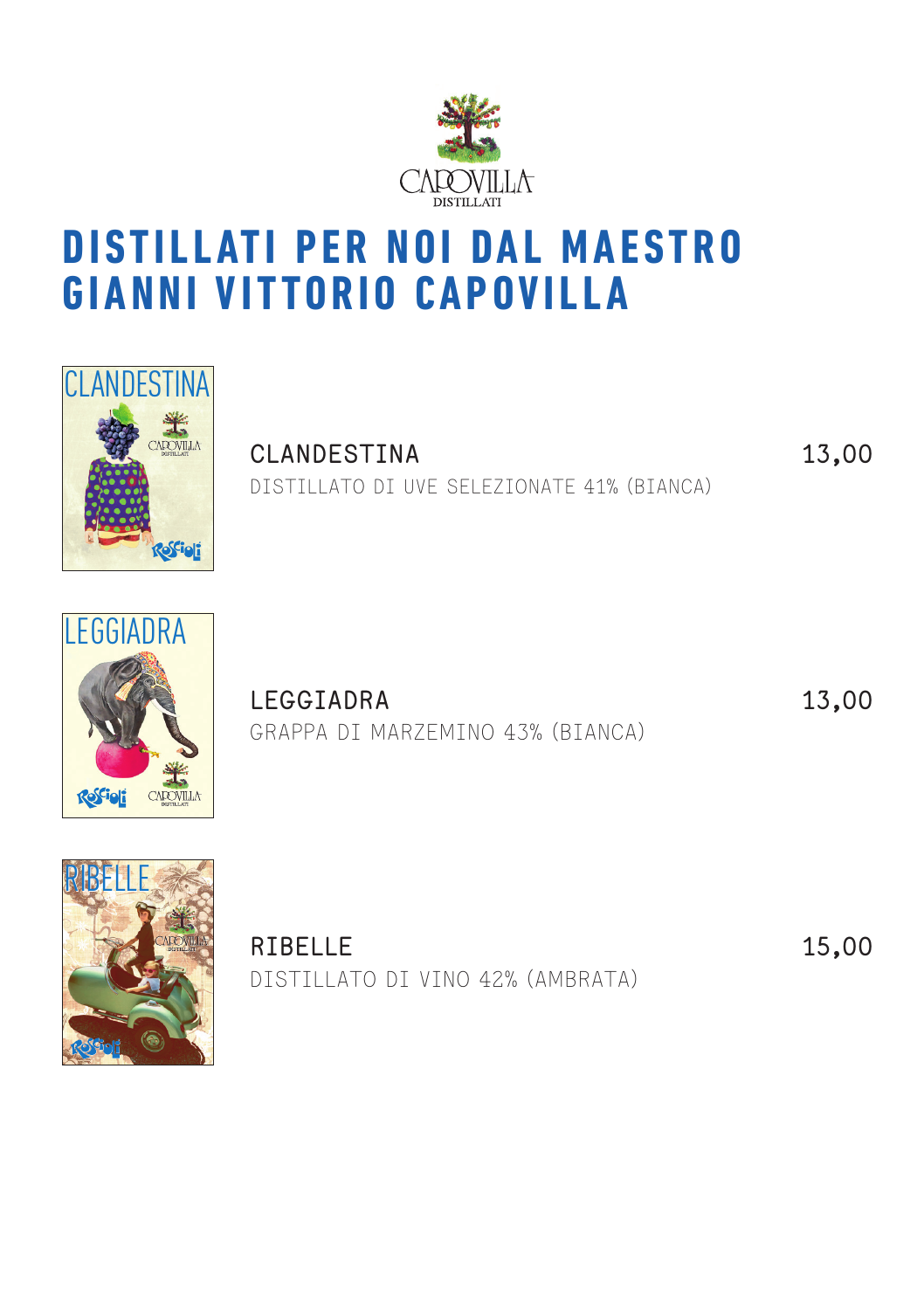# **IL NOSTRO AMARO FORMIDABILE**



**AMARO FORMIDABILE 8,00** RISERVA ROSCIOLI

# **IL NOSTRO VERMOUTH**



**VERMOUTH REGOLA VII 10,00** RICETTA ROSCIOLI

# **IL RUM SAMAROLI - ROSCIOLI**

Since 1968

**KSAMAROLI** NICARAGUA 1999 30,00 SELEZIONE SAMAROLI CASK PRIVATE ROSCIOLI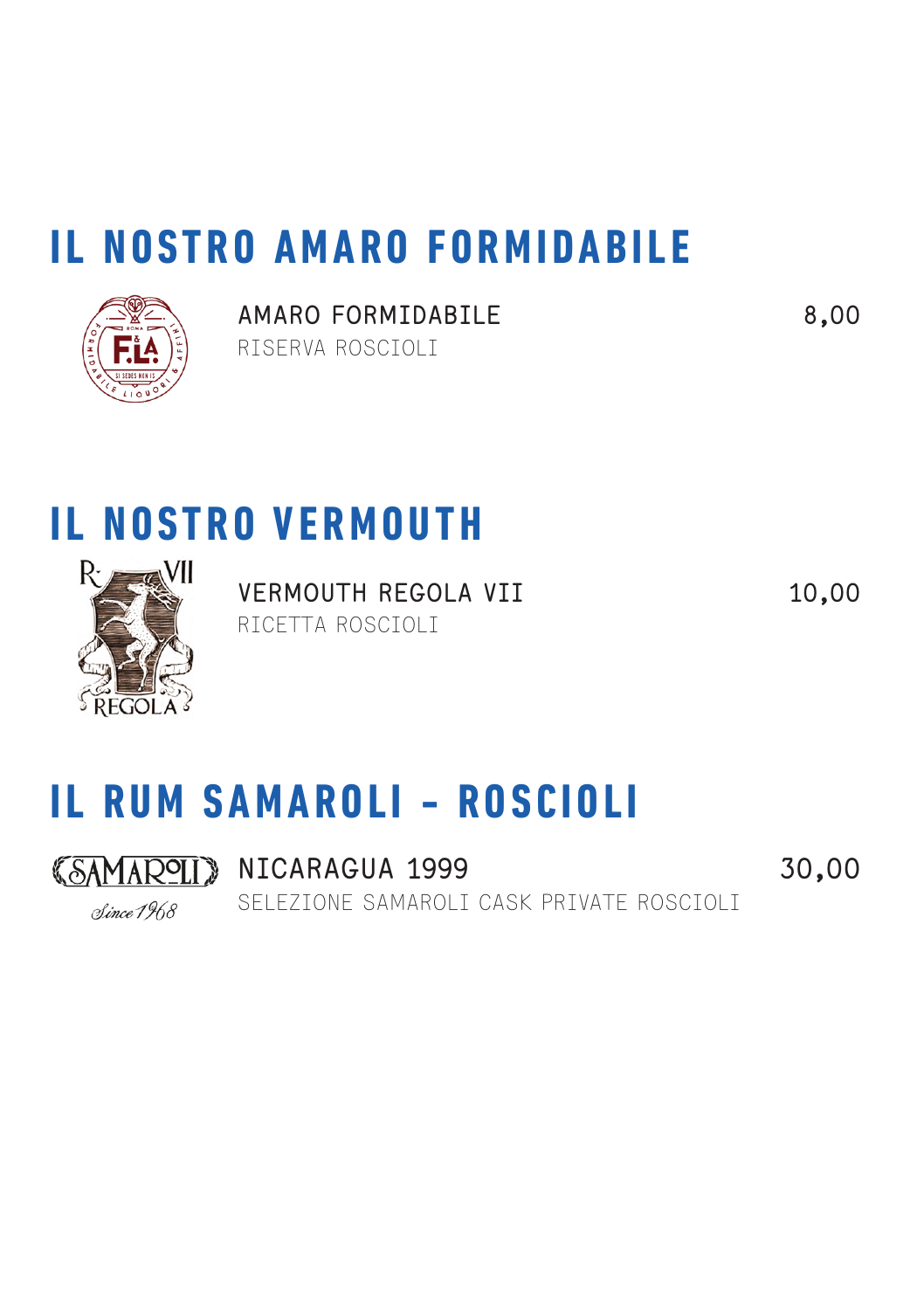## **GRAPPA**

**SELEZIONE GRAPPE BIANCHE 8,00/10,00/15,00** (chiedere al personale di sala - please ask our personnel)

#### **SELEZIONE GRAPPE BARRICATE 8,00/10,00/15,00**

(chiedere al personale di sala - please ask our personnel)

# **LIMONCELLO**

| ORGANICO CARLO CRACCO            | 8,00 |
|----------------------------------|------|
| SELEZIONE LIMONCELLO ARTIGIANALE | 7.00 |

# **AMARO**

| SELEZIONE AMARI                                            | 7.00 |
|------------------------------------------------------------|------|
| (chiedere al personale di sala - please ask our personnel) |      |
| AMARO FORMIDABILE RISERVA ROSCIOLI                         | 8,00 |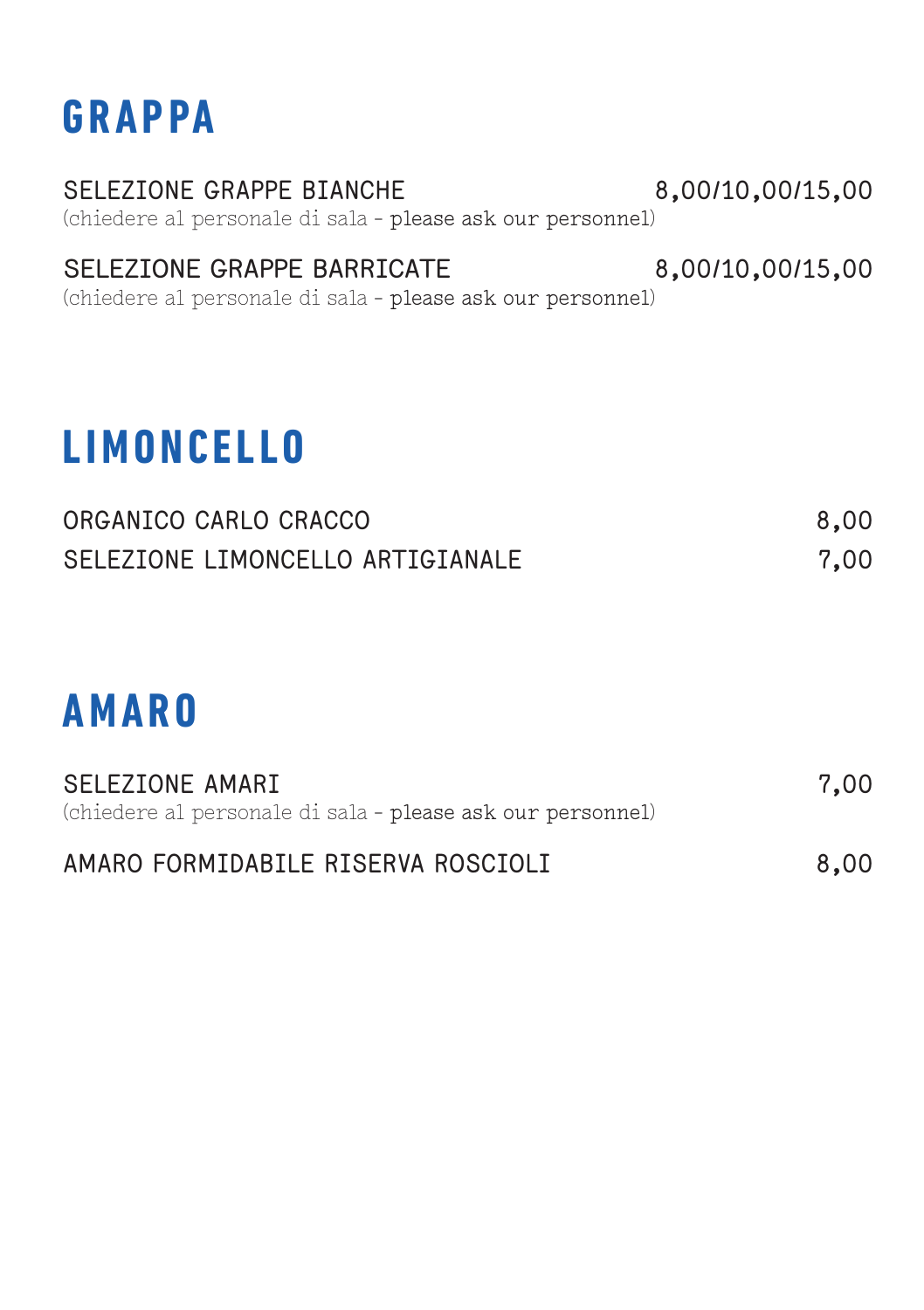## **A LT R I D I ST I L L AT I DI GIANNI VITTORIO CAPOVILLA**

| <b>BIERBRAND</b><br>(distillato di birra) | 18,00 |
|-------------------------------------------|-------|
| <b>GRAPPA TABACCO</b>                     | 25,00 |
| <b>SUSINE MIRABELLE</b>                   | 15,00 |
| <b>ALBICOCCHE</b>                         | 16,00 |
| PESCHE SATURNO                            | 18,00 |
| AMARENE DI MONTAGNA                       | 20,00 |
| <b>LAMPONI SELVATICI</b>                  | 30,00 |
| SORBO DELL'UCCELLATORE                    | 30,00 |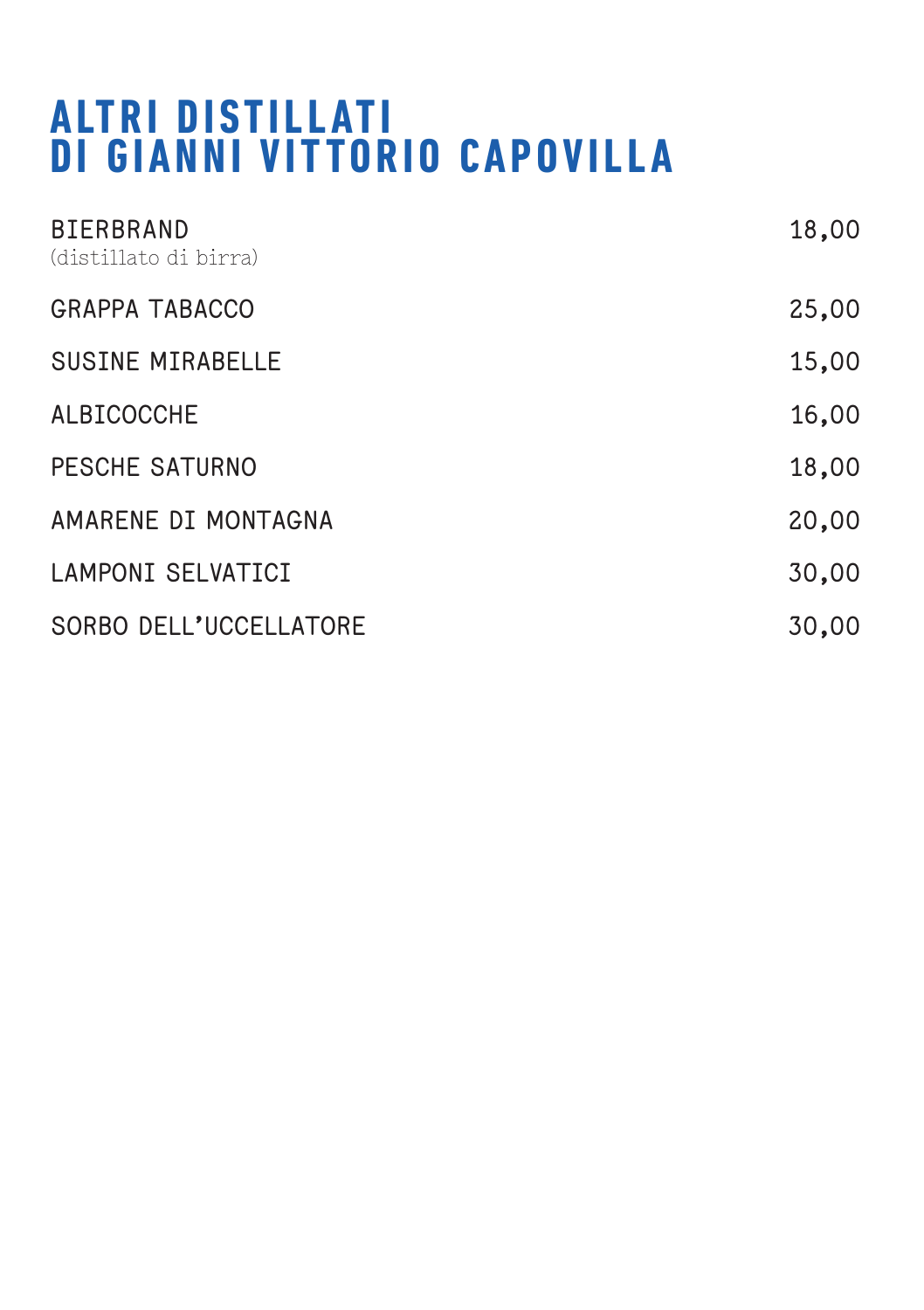## **WHISKY**

#### **SCOZIA SINGLE MALT**

| HIGHLAND PARK LEIF ERIKSSON REALEASE (P)<br>ORKNEY ISLAND                       | 18,00 |
|---------------------------------------------------------------------------------|-------|
| TALISKER 10 anni (PP)<br>SKY TSI AND                                            | 15,00 |
| OBAN 12 anni SPECIAL RELEASE 2022 (P)<br>WEST HTGHI ANDS                        | 21,00 |
| BALVENIE 12 anni SINGLE BARREL FIRST FILL (P)<br>SPEYSIDE                       | 15,00 |
| HEX GLEN MORAY 1998 20 anni<br><b>SPEYSTDE</b><br>CASK STRENGTH SHERRYBOMB (NP) | 45,00 |
| THE GLENTURRET 12 anni (P)<br>CENTRAL HTGHLANDS                                 | 15,00 |
| LAGAVULIN 16 anni SPECIAL RELEASE 2021 (PP)<br><b>ISLAY</b>                     | 20,00 |
| PORT ASKAIG 8 anni (PP)<br>TSI AY                                               | 16,00 |
| ARDBEG AN OA (PPP)<br>TSI AY                                                    | 15,00 |
| KILCHOMAN SANAIG (PPP)<br>TSI AY                                                | 16,00 |
| KILKERRAN 12 anni (PP)<br>CAMPBELTOWN                                           | 16,00 |
| LOCHLEA SOWING EDITION (NP)<br>LOWLANDS                                         | 16,00 |

#### **SCOZIA BLENDED**

| JOHNNIE WALKER BLUE LABEL (P) | BLENDED 30.00 |  |
|-------------------------------|---------------|--|
| DIMPLE GOLDEN SELECTION (NP)  | BLENDED 15.00 |  |

#### **SCOZIA SELEZIONE SAMAROLI**

| HIGHLAND PARK ORKNEY 92 (P) | ORKNEY ISLAND 30.00 |                    |
|-----------------------------|---------------------|--------------------|
| MILTONDUFF 1995 (PP)        | SPEYSIDE 35.00      |                    |
| BLENDED MALT SCOTCH (PPP)   |                     | <b>ISLAY 25.00</b> |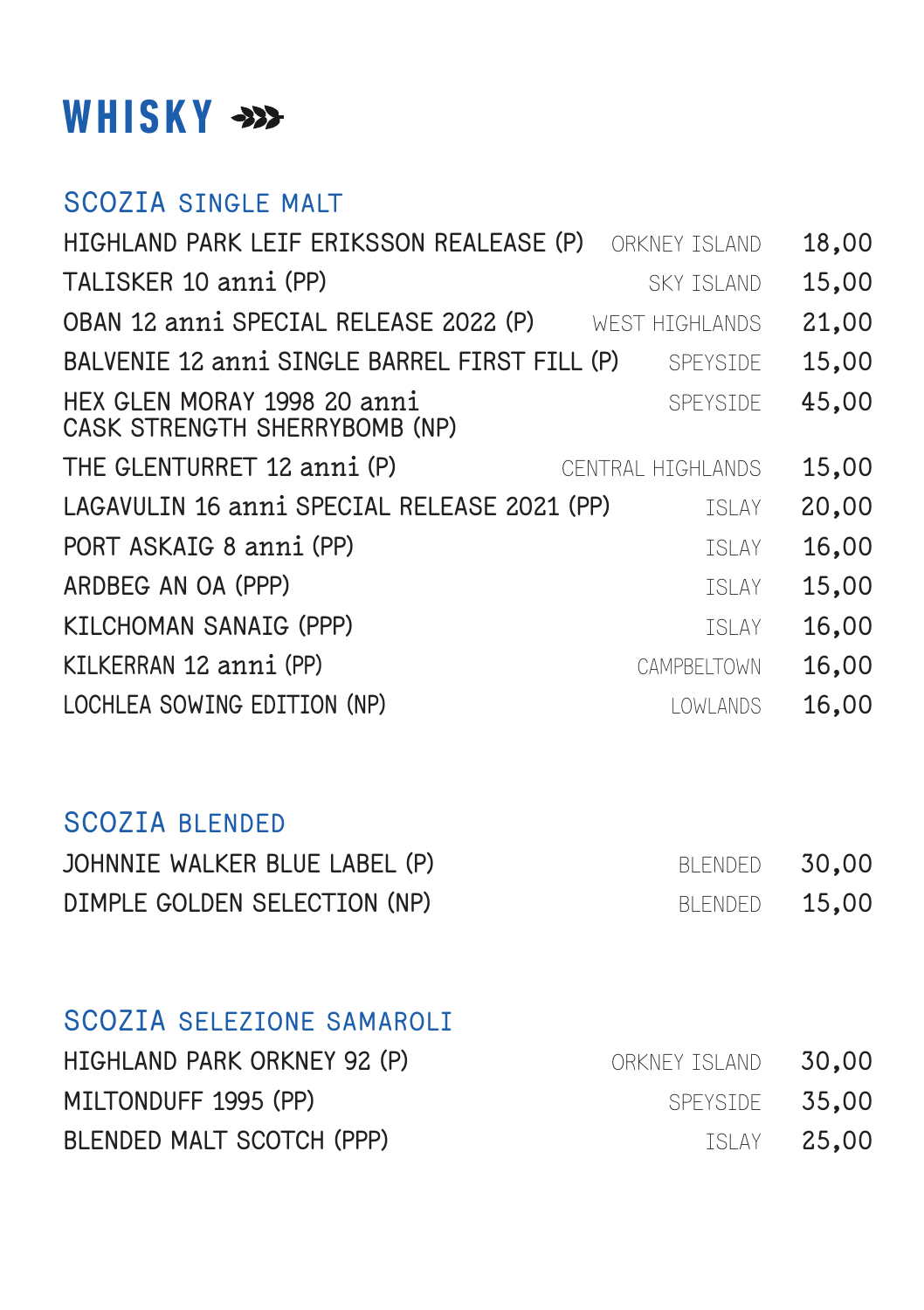#### **IRLANDA**

| MIDLETON METHOD AND MADNESS SINGLE GRAIN (NP) | 25,00 |
|-----------------------------------------------|-------|
| THE QUIET MAN 8 anni (NP)                     | 15.00 |

#### **GIAPPONE**

| SASANOKAWA SHUZO YAMAZAKURA BLENDED (NP)   | 18,00 |
|--------------------------------------------|-------|
| SASANOKAWA SHUZO EX CHERRY BLENDED (P)     | 18,00 |
| NIKKA COFFEY MALT WHISKY (NP)              | 18,00 |
| NIKKA FROM THE BARREL (NP)                 | 16.00 |
| MATSUI THE KURAYOSHI PURE MALT 18 anni (P) | 60.00 |

#### **STATI UNITI**

| MITCHER'S BOURBON SMALL BATCH (NP)                             | 15.00 |
|----------------------------------------------------------------|-------|
| BUFFALO TRACE EAGLE RARE BOURBON 10 anni<br>SINGLE BARREL (NP) | 12.00 |
| RANSOM WHIPPERSNAPPER OREGON SPIRIT (NP)                       | 18,00 |
| EVERCLEAR MOONSHINE PEACH (NP)                                 | 10.00 |

#### **INDIA**

| AMRUT FUSION (NP) | 15,00 |  |
|-------------------|-------|--|
|                   |       |  |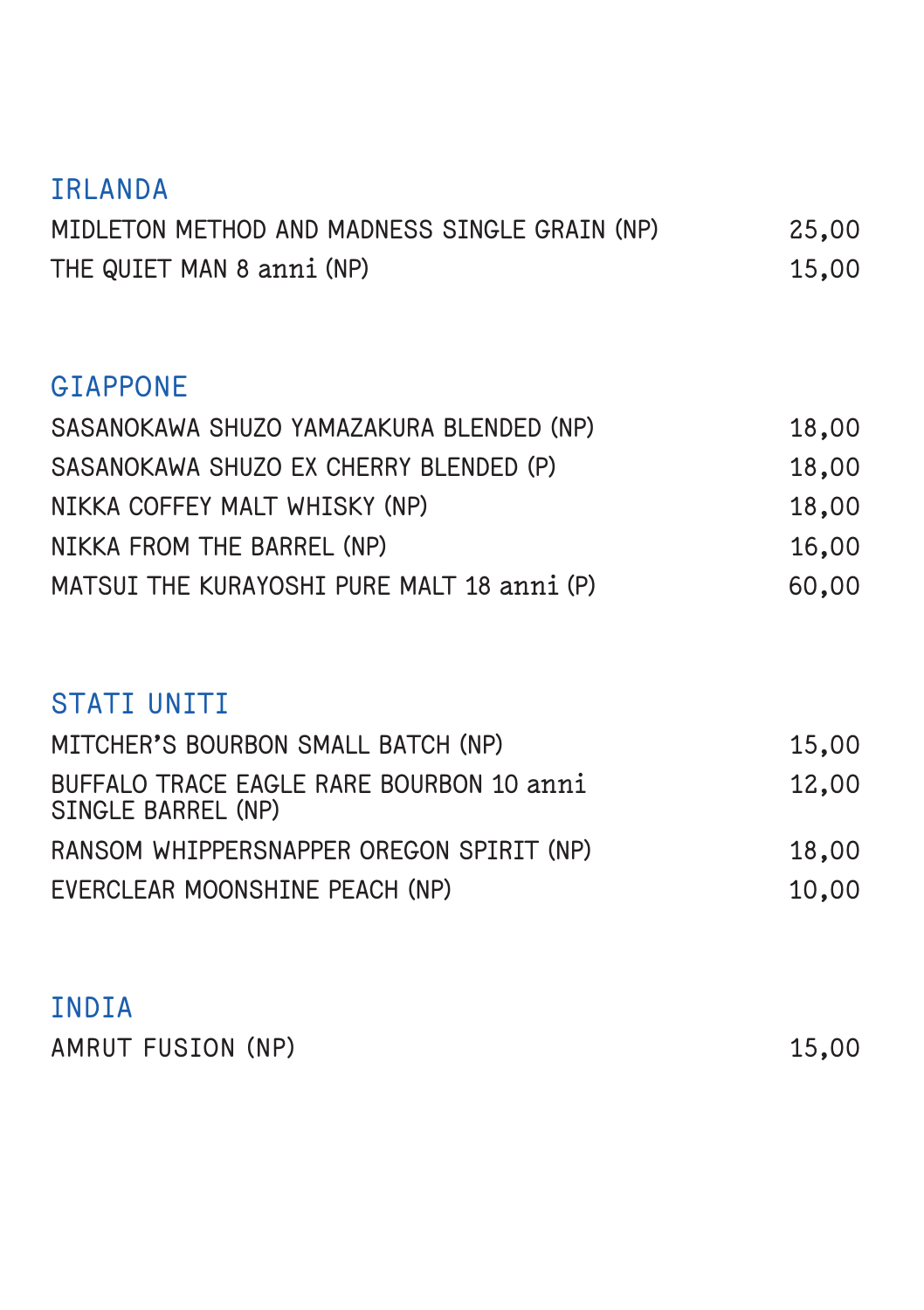## **RUM**

#### **PURE SINGLE RUM FOUR SQUARE HABITATION VELIER 2013** BARBADOS 30,00

#### **PURE SINGLE AGRICOLE RUM**

| RHUM RHUM BLANC CAPOVILLA  | MARIE GALANTE 15.00<br>ANTILLE FRANCEST |  |
|----------------------------|-----------------------------------------|--|
| HAMPDEN ESTATE 2012 8 anni | GIAMAICA 18.00                          |  |
| HAMPDEN ESTATE OVERPROOF   | GIAMAICA 25.00                          |  |

#### **SINGLE BLENDED RUM**

THE REAL McCOY 12 anni BARBADOS 15,00

#### **TRADITIONAL RUM**

| PICCOLE ANTILLE |                                                                                                                   |
|-----------------|-------------------------------------------------------------------------------------------------------------------|
|                 |                                                                                                                   |
|                 |                                                                                                                   |
|                 | 13.00                                                                                                             |
|                 | ANTIGUA DISTILLERY ENGLISH HARBOUR<br>ANTIGUA 15.00<br>GUATEMALA 20.00<br>GUATEMALA 15.00<br>REPUBLICA DOMINICANA |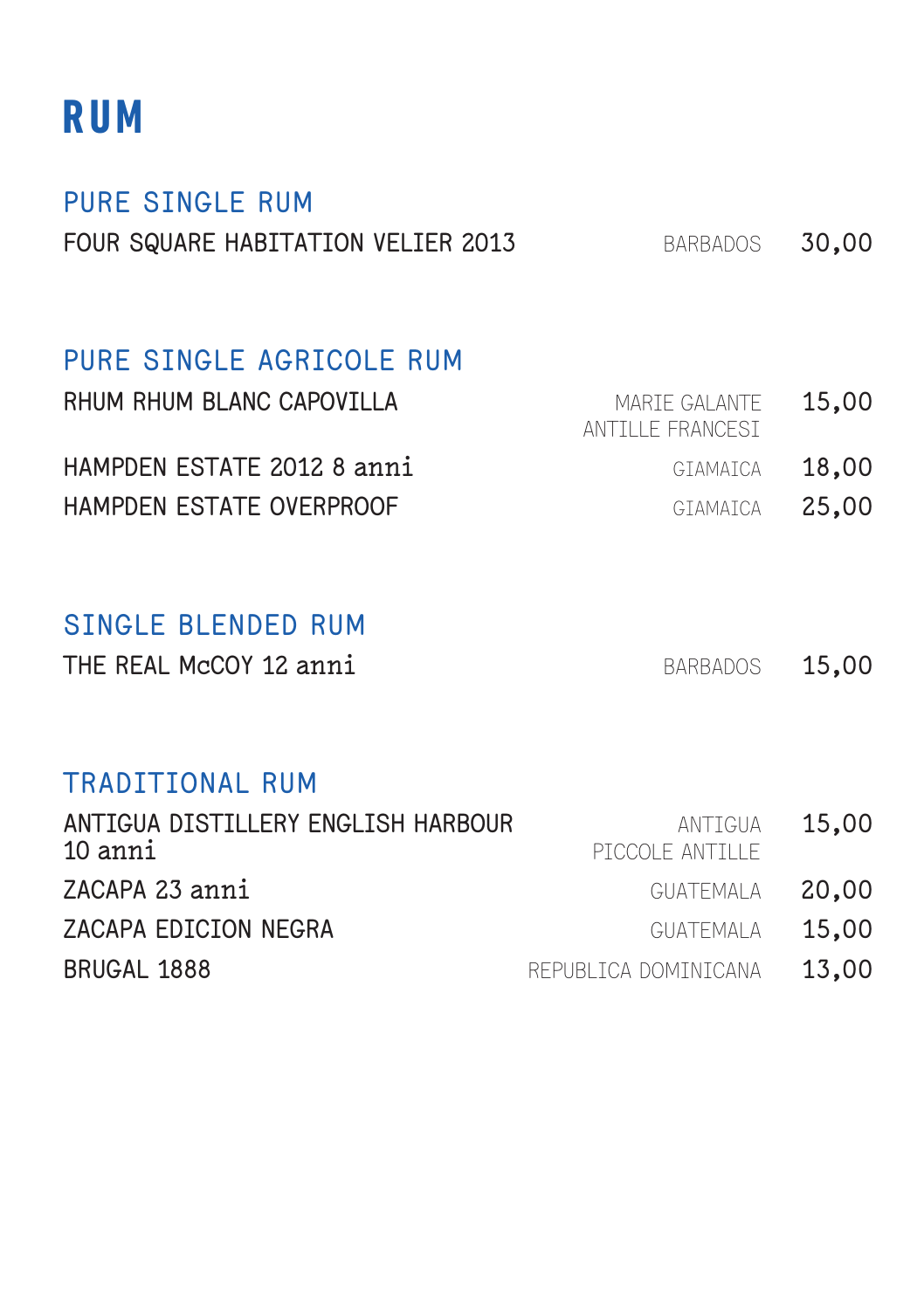#### **RUM AGRICOLE**

| <b>J.BALLY AMBRE</b>                                       | MARTINICA 14.00 |       |
|------------------------------------------------------------|-----------------|-------|
| <b>DEPAZ VIEUX</b>                                         | MARTINICA       | 18.00 |
| KARUKERA RESERVE SPECIALE                                  | GUADAI UPA      | 18.00 |
| ZACAPA XO CENTENARIO SOLERA<br><b>GRAN RESERVA SPECIAL</b> | GUATEMALA 30.00 |       |
| KIKOSUI RYOMA 7 anni                                       | GIAPPONE 25.00  |       |

#### **SAMAROLI**

| NICARAGUA CASK PRIVATE ROSCIOLI 1999 | 30.00 |
|--------------------------------------|-------|
| DEMERARA RUM 2002                    | 25.00 |
| JAMAICA RHAPSODY BLENDED             | 25.00 |
| TRINIDAD 1999                        | 40.00 |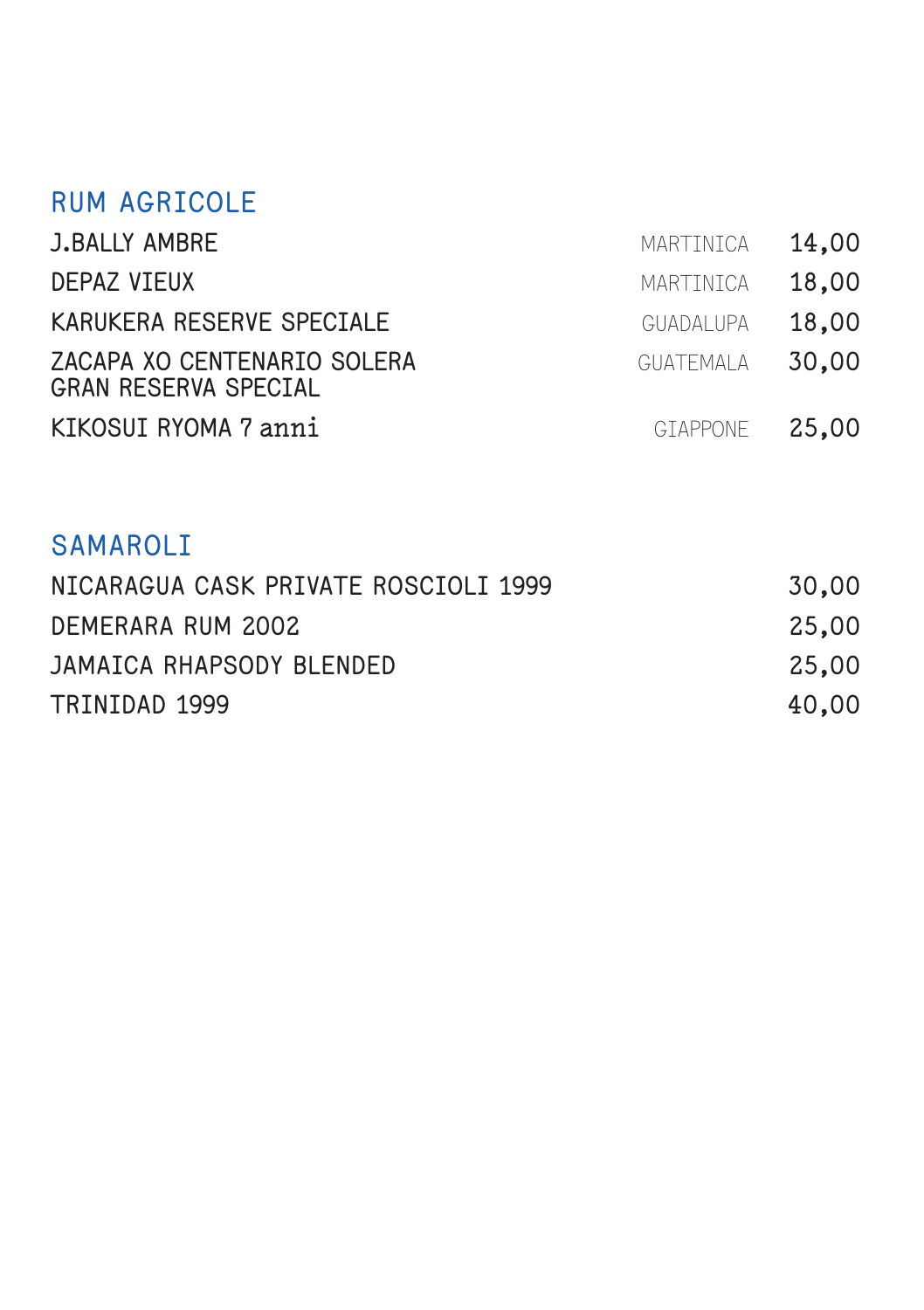# **ARMAGNAC**

| BAS ARMAGNAC SAMALENS 15 anni     | 20,00       |
|-----------------------------------|-------------|
| BAS ARMAGNAC SAMALENS 12 anni     | 18,00       |
| BAS ARMAGNAC CASTAREDE XO 20 anni | 15.00       |
| SELEZIONE ARMAGNAC                | 12,00/15,00 |

# **BRANDY**

| RIBELLE CAPOVILLA ESCLUSIVA ROSCIOLI       | 15.00 |
|--------------------------------------------|-------|
| (distillato di vino)                       |       |
| LUSTAU SOLERA GRAN RESERVA BRANDY DE JEREZ | 18,00 |

# **CALVADOS**

| SELEZIONE CALVADOS               | 12,00/15,00 |
|----------------------------------|-------------|
| PAYS D'AUGE ADRIEN CAMUT 25 anni | 30.00       |
| PAYS D'AUGE ADRIEN CAMUT 12 anni | 18,00       |
| PAYS D'AUGE ADRIEN CAMUT 6 anni  | 15.00       |